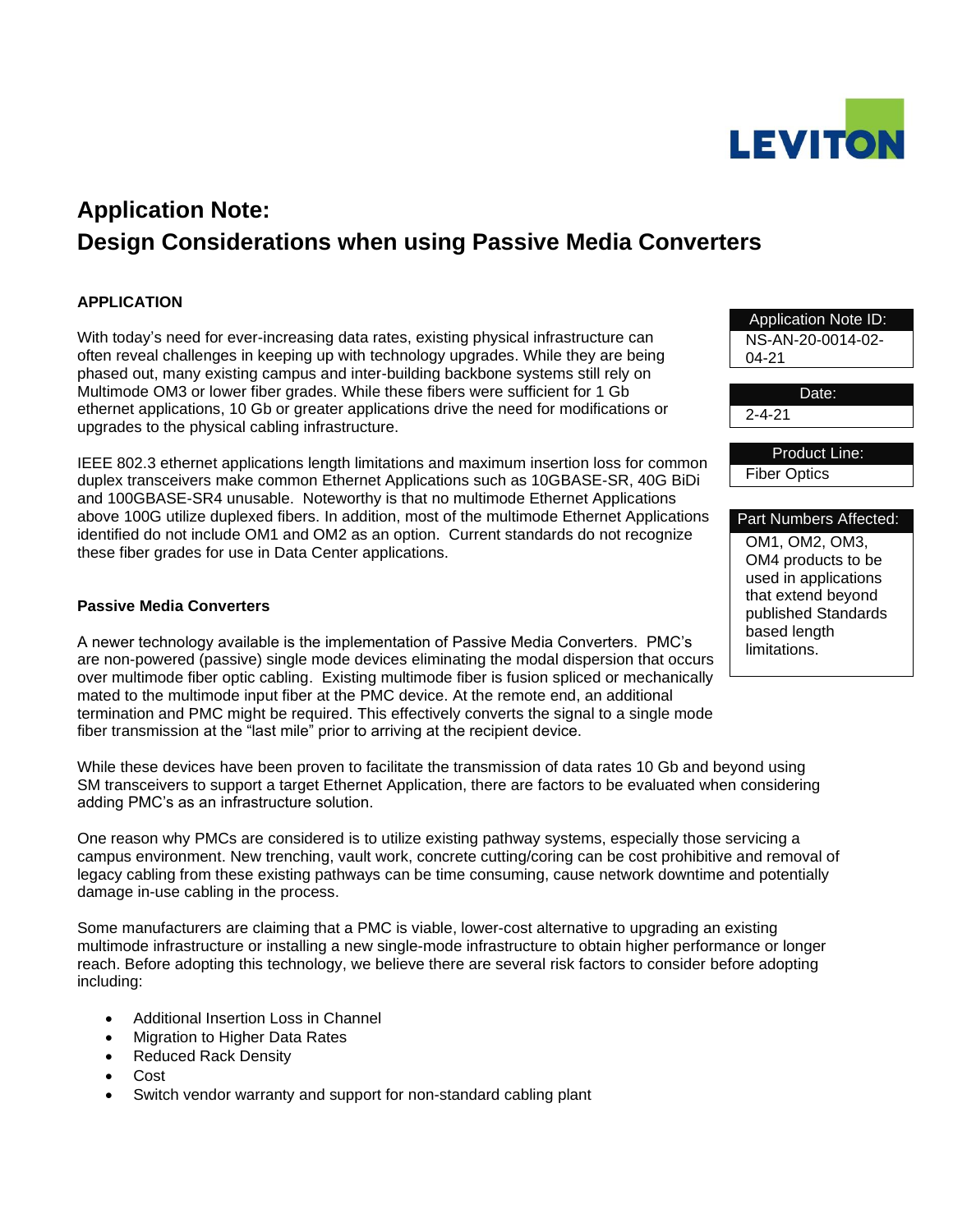## **Additional Insertion Loss in Channel**

Passive Media Converters use filters to perform the removal of modal dispersion that occurs in multimode fiber. Insertion loss occurs in these devices at up to 3 dB per connection. Single mode transceivers at lower data rates typically have sufficient headroom in receiver sensitivity. Four factors must be evaluated for this topic.

- 1. The number of connections in the channel. Each connection applies additional insertion loss.
- 2. Impact from the age and quality of the installation and connector end face cleanliness.
- 3. Lower loss requirements of higher data rate Ethernet and Fiber Channel Applications. The higher the data rate, the lower the allowable insertion loss and return loss.
- 4. Several of the potential 100, 200, and 400 Gb solutions require more than 2 strands of fiber using either MTP/MPO or duplexed connector types to support QSFP-DD or OSFP transceiver ports respectively.

| <b>Transceiver</b> | <b>Form Factor</b> | <b>Fiber Type</b> | <b>Distance</b><br>(Meters) | # of<br><b>Fibers</b>    | Conn. Type | <b>Max</b><br><b>Channel</b><br>Loss in<br>dB |
|--------------------|--------------------|-------------------|-----------------------------|--------------------------|------------|-----------------------------------------------|
| 10GBASE-L          | $SFP+$             | OS <sub>2</sub>   | 10,000                      | $\overline{2}$           | LC         | 6.2                                           |
| 25GBASE-LR         | SFP, SFP28         | OS <sub>2</sub>   | 10,000                      | $\mathcal{P}$            | LC         | 4.8                                           |
| 40G-LR4            | OSFP+              | OS <sub>2</sub>   | 10,000                      | $\overline{\mathcal{L}}$ | LC         | 6.7                                           |
| 100GBASE-CWDM4     | QSFP28             | OS <sub>2</sub>   | 2000                        | $\overline{2}$           | LC         | 5.0                                           |
| 100GBASE-LR4       | CFP2/CPAK/QSFP28   | OS <sub>2</sub>   | 10,000                      | 2                        | LC         | 6.3                                           |
| 100GBASE-PSM4      | QSFP28             | OS <sub>2</sub>   | 500                         | 8                        | 12F MTP    | 3.3                                           |
| 200GBASE-FR4       | QSFP28?            | OS <sub>2</sub>   | 2000                        | $\overline{2}$           | LC         | 4.0                                           |
| 400GBASE-DR4       | OSFP28, QSFP-DD    | OS <sub>2</sub>   | 500                         | 8                        | 12F MTP    | 3.0                                           |
| 400GBASE-FR8       | OSFP <sub>28</sub> | OS <sub>2</sub>   | 2000                        | 2                        | LC         | 4.0                                           |

As you can see, 100GBASE-PSM4 requires both 8 fibers and has a maximum allowable loss of 3.3 dB. The accumulated channel loss over MM fiber can easily approach or exceed the functional limits of several longer reach and/or higher data rate Ethernet Applications. In example application below, the total channel loss would be 5.75 dB – well over the budget of 3.3 dB.



Depending on the length of the overall channel, a second far end PMC device may be required. This also adds additional loss against the transceiver maximum allowable limit.